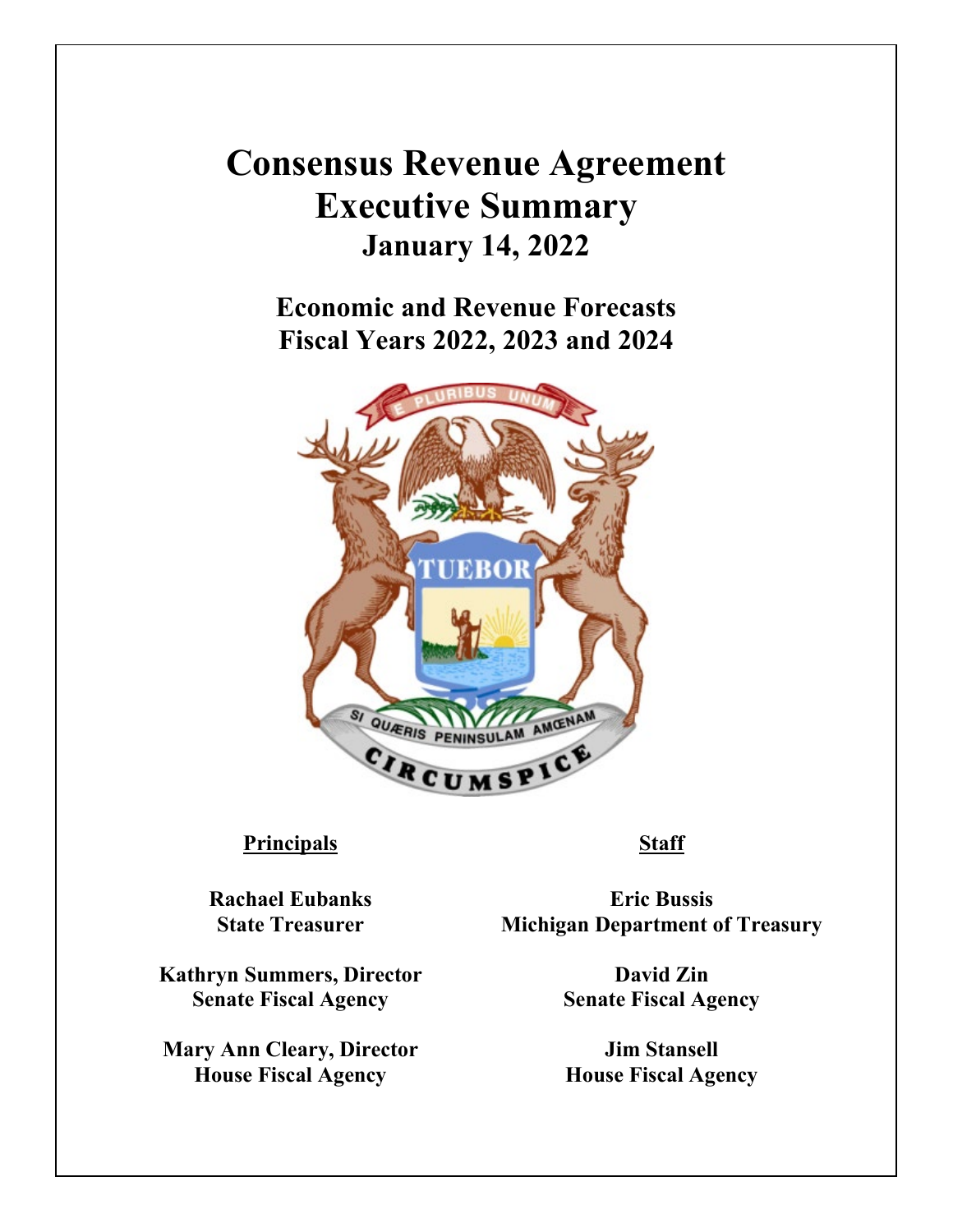| January 2022                                                      |                  |                  |                                 |                  |                                 |                  |                                 |                  |                                 |  |  |
|-------------------------------------------------------------------|------------------|------------------|---------------------------------|------------------|---------------------------------|------------------|---------------------------------|------------------|---------------------------------|--|--|
|                                                                   | Calendar<br>2020 | Calendar<br>2021 | Percent<br>Change<br>from Prior | Calendar<br>2022 | Percent<br>Change<br>from Prior | Calendar<br>2023 | Percent<br>Change<br>from Prior | Calendar<br>2024 | Percent<br>Change<br>from Prior |  |  |
|                                                                   | Actual           | Forecast         | Year                            | Forecast         | Year                            | Forecast         | Year                            | Forecast         | Year                            |  |  |
| <b>United States</b>                                              |                  |                  |                                 |                  |                                 |                  |                                 |                  |                                 |  |  |
| Real Gross Domestic Product<br>(Billions of Chained 2012 Dollars) | \$18,385         | \$19,396         | 5.5%                            | \$20,191         | 4.1%                            | \$20,736         | 2.7%                            | \$21,192         | 2.2%                            |  |  |
| Implicit Price Deflator GDP<br>$(2012 = 100)$                     | 113.6            | 118.1            | 4.0%                            | 123.4            | 4.5%                            | 127.1            | 3.0%                            | 130.3            | 2.5%                            |  |  |
| <b>Consumer Price Index</b><br>$(1982 - 84 = 100)$                | 258.811          | 270.970          | 4.7%                            | 283.622          | 4.7%                            | 290.892          | 2.6%                            | 297.838          | 2.4%                            |  |  |
| Consumer Price Index - Fiscal Year<br>$(1982 - 84 = 100)$         | 258.014          | 266.616          | 3.3%                            | 281.413          | 5.6%                            | 289.002          | 2.7%                            | 296.082          | 2.4%                            |  |  |
| Personal Consumption Deflator<br>$(2012 = 100)$                   | 111.2            | 115.4            | 3.8%                            | 120.1            | 4.1%                            | 123.2            | 2.6%                            | 126.2            | 2.4%                            |  |  |
| 3-month Treasury Bills<br>Interest Rate (percent)                 | 0.4              | 0.05             |                                 | 0.41             |                                 | 1.07             |                                 | 1.55             |                                 |  |  |
| Unemployment Rate - Civilian<br>(percent)                         | $8.1\,$          | 5.3              |                                 | 4.1              |                                 | 3.8              |                                 | 4.0              |                                 |  |  |
| Wage and Salary Employment<br>(millions)                          | 142.185          | 146.122          | 2.8%                            | 151.380          | 3.6%                            | 153.950          | 1.7%                            | 155.340          | 0.9%                            |  |  |
| <b>Housing Starts</b><br>(millions of starts)                     | 1.380            | 1.586            | 15.0%                           | 1.640            | 3.4%                            | 1.645            | 0.3%                            | 1.590            | $-3.3%$                         |  |  |
| Light Vehicle Sales<br>(millions of units)                        | 14.5             | 14.9             | 3.0%                            | 15.7             | 5.4%                            | 16.9             | 7.6%                            | 17.1             | 1.2%                            |  |  |
| Passenger Car Sales<br>(millions of units)                        | 3.4              | 3.3              | $-3.0\%$                        | 3.3              | $0.0\%$                         | 3.3              | $0.0\%$                         | $3.2\,$          | $-3.0\%$                        |  |  |
| <b>Light Truck Sales</b><br>(millions of units)                   | 11.1             | 11.6             | 4.8%                            | 12.4             | 6.9%                            | 13.6             | 9.7%                            | 13.9             | 2.2%                            |  |  |
| Big 3 Share of Light Vehicles<br>(percent)                        | 40.5             | 36.0             |                                 | 37.1             |                                 | 36.4             |                                 | 35.7             |                                 |  |  |
| Michigan                                                          |                  |                  |                                 |                  |                                 |                  |                                 |                  |                                 |  |  |
| Wage and Salary Employment<br>(thousands)                         | 4,033            | 4,153            | 3.0%                            | 4,286            | 3.2%                            | 4,376            | 2.1%                            | 4,416            | 0.9%                            |  |  |
| <b>Unemployment Rate</b><br>(percent)                             | 9.9              | 5.4              |                                 | 5.3              |                                 | 4.6              |                                 | 4.6              |                                 |  |  |
| Personal Income<br>(millions of dollars)                          | \$530,809        | \$558,411        | 5.2%                            | \$560,644        | 0.4%                            | \$587,555        | 4.8%                            | \$611,645        | 4.1%                            |  |  |
| Real Personal Income<br>(millions of 1982-84 dollars)             | \$223,349        | \$225,343        | 0.9%                            | \$216,233        | $-4.0%$                         | \$221,149        | 2.3%                            | \$225,048        | $1.8\%$                         |  |  |
| Wages and Salaries<br>(millions of dollars)                       | \$242,644        | \$265,210        | 9.3%                            | \$285,366        | 7.6%                            | \$301,061        | 5.5%                            | \$312,501        | 3.8%                            |  |  |
| Detroit Consumer Price Index<br>$(1982 - 84 = 100)$               | 237.659          | 247.805          | 4.3%                            | 259.278          | 4.6%                            | 265.683          | 2.5%                            | 271.785          | 2.3%                            |  |  |
| Detroit CPI - Fiscal Year<br>$(1982 - 84 = 100)$                  | 237.292          | 244.089          | 2.9%                            | 257.616          | 5.5%                            | 264.176          | 2.5%                            | 270.288          | 2.3%                            |  |  |

## **Table 1 Consensus Economic Forecast**